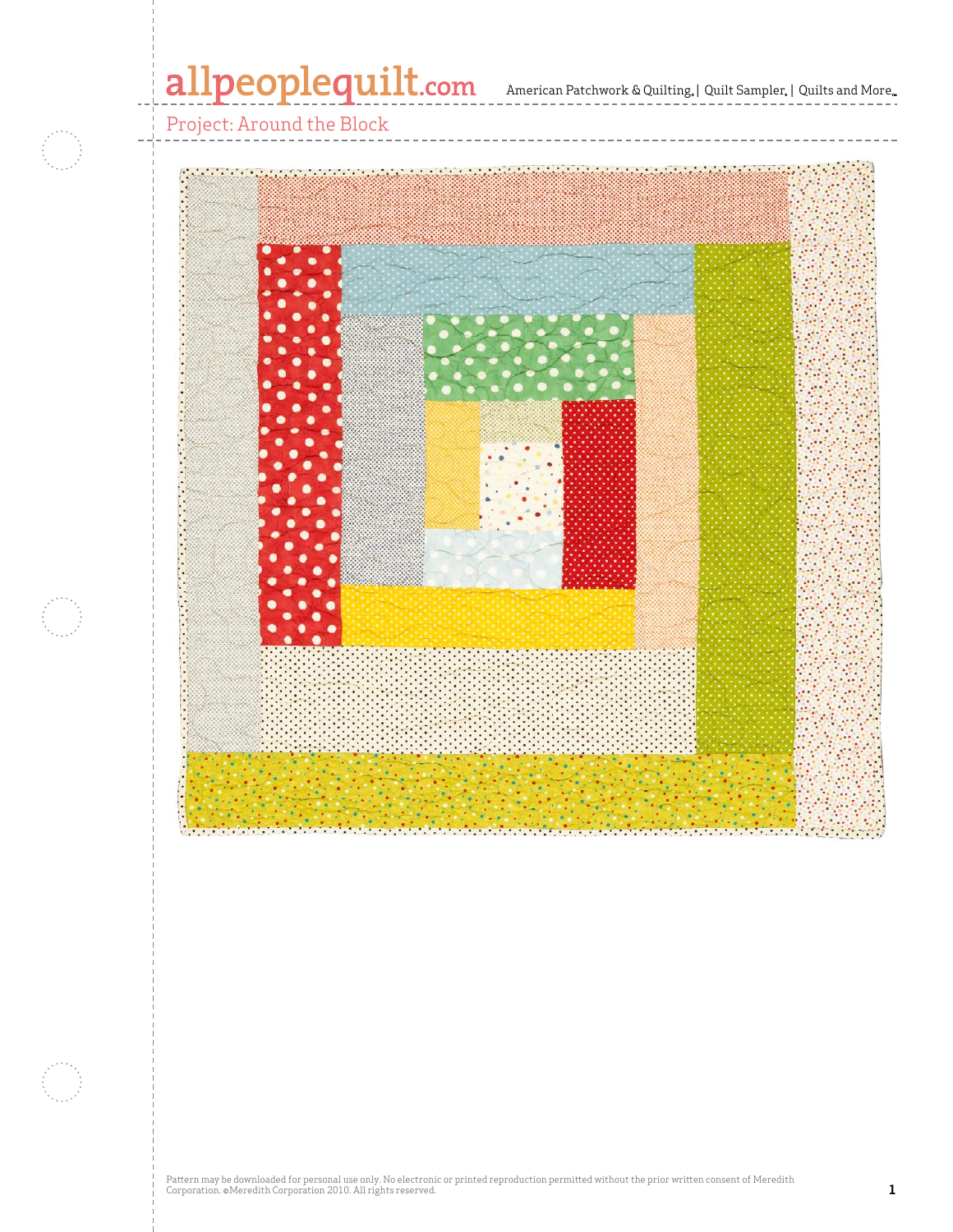# allpeoplequilt.com

Project: Around the Block

- Materials
- 3½ yards total assorted polka dots in cream, blue, yellow, green, and red (block)
- **1/<sub>2</sub>** yard black-and-cream polka dot (binding)
- 3<sup>1⁄4</sup> yards cotton fabric or 1<sup>2</sup>⁄<sub>3</sub> yards of 59"-wide plush fabric (backing)
- **•**  58" square batting

#### Finished quilt: 511/2" square

Quantities are for 44/45"-wide, 100% cotton fabrics. Measurements include 1/4" seam allowances. Sew with right sides together unless otherwise stated.

## Cut Fabrics

Cut pieces in the following order.

#### **From assorted polka dots, cut:**

- 2–6<sup>1</sup>⁄<sub>2×42</sub>" strips, cutting and piecing them to make one 61⁄2×511⁄2" rectangle for Position 16
- <sup>•</sup> 2–7<sup>1</sup>/<sub>2</sub>×42" strips, cutting and piecing them to make one 71⁄2×451⁄2" rectangle for Position 15
- 2-61⁄<sub>2×42</sub>" strips, cutting and piecing them to make one 61⁄2×441⁄2" rectangle for Position 14
- **1–61/2×391/2**" rectangle for Position 13
- 1-8×38<sup>1</sup>⁄<sub>2</sub>" rectangle for Position 12
- **•**  1—8×32" rectangle for Position 11
- 1-6½×31" rectangle for Position 10
- **•**  1—6×26" rectangle for Position 9
- 1-5×25<sup>1</sup>⁄<sub>2</sub>" rectangle for Position 8
- 1-5×21½" rectangle for Position 7
- 1-61⁄2×21" rectangle for Position 6
- 1–7×15<sup>1</sup>⁄<sub>2</sub>" rectangle for Position 5
- 1–6×14½" rectangle for Position 4
- 1-5×10" rectangle for Position 3
- 1-41⁄2×10" rectangle for Position 2
- 1-3½×6" rectangle for Position 1
- 1-6×7" rectangle for block center

### Assemble Quilt Top

- 1. Sew assorted polka dot Position 1 rectangle to top edge of assorted polka dot 6×7" block center (Diagram 1). Press seam away from block center.
- 2. Add assorted polka dot Position 2 rectangle to left-hand edge of Step 1 unit (Diagram 2). Press seam as before.
- 3. Add assorted polka dot Position 3 rectangle to bottom edge of Step 2 unit; press as before (Diagram 3).
- 4. Referring to Quilt Assembly Diagram, continue sewing rectangles in a counterclockwise direction to make a Log Cabin block. Press all seams away from block center. The block, or quilt top, should be 51<sup>1/2</sup> square including seam allowances.

## Finish Quilt

**From black-and-cream polka dot, cut:**

- 6-21⁄2×42" binding strips
- 1. Layer quilt top, batting, and backing; baste.
- 2. Quilt as desired.
- **3.** Bind with black-and-cream polka dot binding strips.